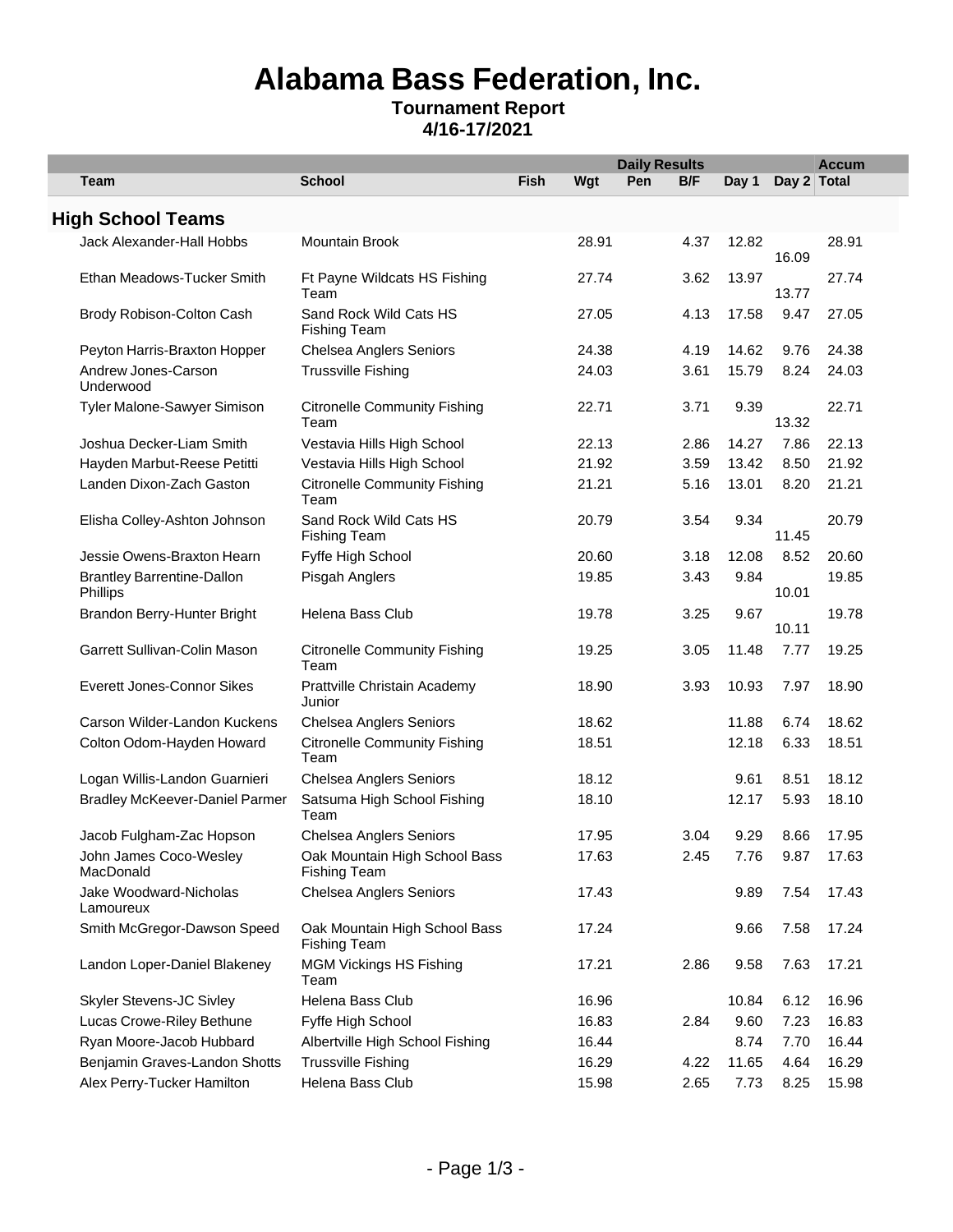## **Alabama Bass Federation, Inc. Tournament Report 4/16-17/2021**

L.

|                                       |                                                      |             |       | <b>Daily Results</b> |      |       |             | <b>Accum</b> |
|---------------------------------------|------------------------------------------------------|-------------|-------|----------------------|------|-------|-------------|--------------|
| <b>Team</b>                           | <b>School</b>                                        | <b>Fish</b> | Wgt   | Pen                  | B/F  | Day 1 | Day 2 Total |              |
| <b>Christian Parnell-Gunar Norris</b> | <b>Citronelle Community Fishing</b><br>Team          |             | 15.84 |                      | 2.42 | 9.13  | 6.71        | 15.84        |
| Evan Haney-Josey Sargent              | Sylvania Bass Fishing Team                           |             | 15.61 |                      |      | 9.16  | 6.45        | 15.61        |
| Levi Harris-Zane Roberts              | <b>Fairview Fishing Team</b>                         |             | 15.38 |                      | 3.30 | 6.58  | 8.80        | 15.38        |
| Cole Kirkpatrick-Reece<br>Kirkpatrick | <b>Winfield Student Anglers</b>                      |             | 14.45 |                      | 2.30 | 9.21  | 5.24        | 14.45        |
| Griffin O'Neal-Sam Dameron            | Oak Mountain High School Bass<br><b>Fishing Team</b> |             | 14.32 |                      |      | 6.70  | 7.62        | 14.32        |
| Dylan Mullenax-JD Wheeler             | <b>MGM Vickings HS Fishing</b><br>Team               |             | 14.24 |                      |      | 7.21  | 7.03        | 14.24        |
| Galvin Sigler-Colton Beverly          | <b>Citronelle Community Fishing</b><br>Team          |             | 13.93 |                      |      | 8.13  | 5.80        | 13.93        |
| Philip Parker-Brody Tuinder           | <b>MGM Vickings HS Fishing</b><br>Team               |             | 13.33 |                      |      | 8.41  | 4.92        | 13.33        |
| Jacob Ross-Braxton Lavender           | Satsuma High School Fishing<br>Team                  |             | 13.07 |                      |      | 5.80  | 7.27        | 13.07        |
| Austin Denmark-Chase Bryan            | <b>Citronelle Community Fishing</b><br>Team          |             | 12.94 |                      |      | 7.12  | 5.82        | 12.94        |
| Caryngten Baggett-Halstyn<br>Baggett  | <b>Saraland Spartans Fishing</b><br>Team             |             | 12.57 |                      | 2.07 | 7.14  | 5.43        | 12.57        |
| Aiden Smith-Cody Hirshberg            | <b>Spring Valley Anglers</b>                         |             | 12.17 |                      |      | 7.96  | 4.21        | 12.17        |
| Jake Bozeman-Bradley Faucett          | <b>Winfield Student Anglers</b>                      |             | 11.97 |                      | 2.28 | 2.51  | 9.46        | 11.97        |
| <b>Brendin Simich-Trent Gilmore</b>   | Oak Mountain High School Bass<br><b>Fishing Team</b> |             | 11.33 |                      |      | 5.58  | 5.75        | 11.33        |
| Jeffrey Chapman-Jake Ellis            | <b>MGM Vickings HS Fishing</b><br>Team               |             | 10.83 |                      |      | 5.41  | 5.42        | 10.83        |
| Gavin Schmitz-Addison Sikes           | Saraland Spartans Fishing<br>Team                    |             | 9.87  |                      |      | 6.32  | 3.55        | 9.87         |
| Nicholas Foster-William Poe           | <b>Spring Valley Anglers</b>                         |             | 8.60  |                      |      | 5.83  | 2.77        | 8.60         |
| <b>Grant Laney-Trey Trotter</b>       | Fairview Fishing Team                                |             | 8.43  | .50                  |      | 5.55  | 2.88        | 8.43         |
| Dale Thrower-Nathan Strickland        | Satsuma High School Fishing<br>Team                  |             | 4.41  |                      |      | 2.02  | 2.39        | 4.41         |
| Hunter Willingham-Mason Cooper        | Fyffe High School                                    |             | .00.  |                      |      | .00   |             | .00          |